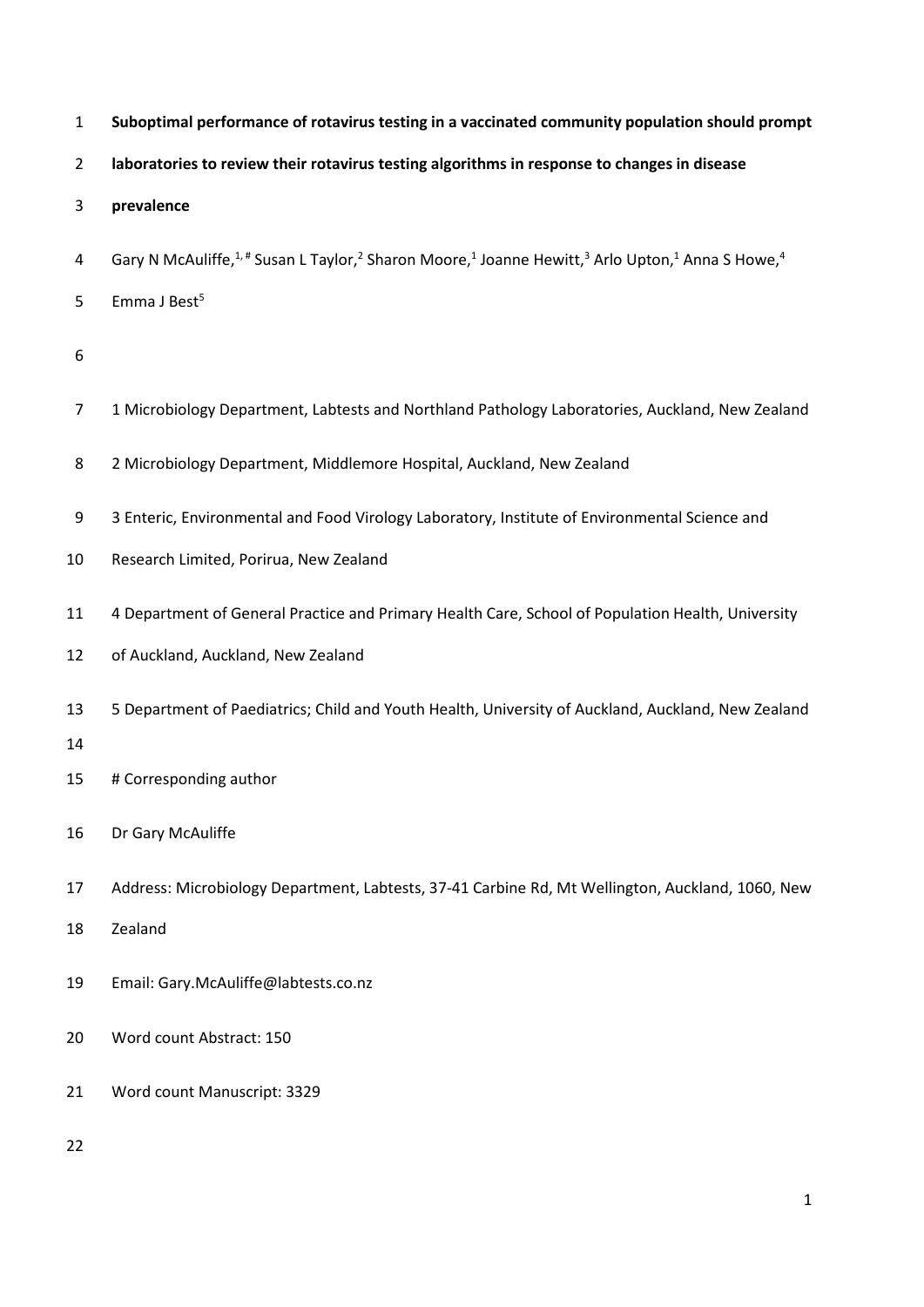### ABSTRACT

- Rotavirus vaccine has reduced disease prevalence in many countries. Consequently, we aimed to assess the reliability of a rotavirus immunoassay in the community population of Auckland and Northland, New Zealand.
- Between 22 October 2015 and 31 December 2016, 2873 faecal samples were tested by enzyme
- immunoassay (EIA, Rotascreen II, Microgen, UK) from 2748 patients, (median age 8 years, range 0-
- 101 years). Eighty-nine (3.1%) samples were reactive; 86 samples were tested by a second method.
- Rotavirus was confirmed in 49/86 (57%). Positive rotavirus EIAs were more likely to be confirmed in
- samples from cases ≥1 year of age (positive predictive value, PPV 61%, 95% CI 50-72%, *P* = 0.049),
- and in spring/summer (PPV 67%, 95% CI 55-78%, *P* = 0.003).
- Reactive rotavirus tests required confirmatory testing regardless of demographic, vaccine or
- seasonal factors; a review of rotavirus testing algorithms may be necessary in other vaccinated
- community populations.

## KEYWORDS

- Rotavirus, community, diagnostic, test, false positive
- HIGHLIGHTS
- Rotavirus was detected in 3.1% of all samples in a community based setting
- 43% of reactive rotavirus tests were not confirmable
- Seasonal mismatches occur in prevalence of disease and number of tests performed
- Confirmation rates were highest in spring-summer and in children > 1 year of age
- A review of rotavirus testing algorithms is necessary in community populations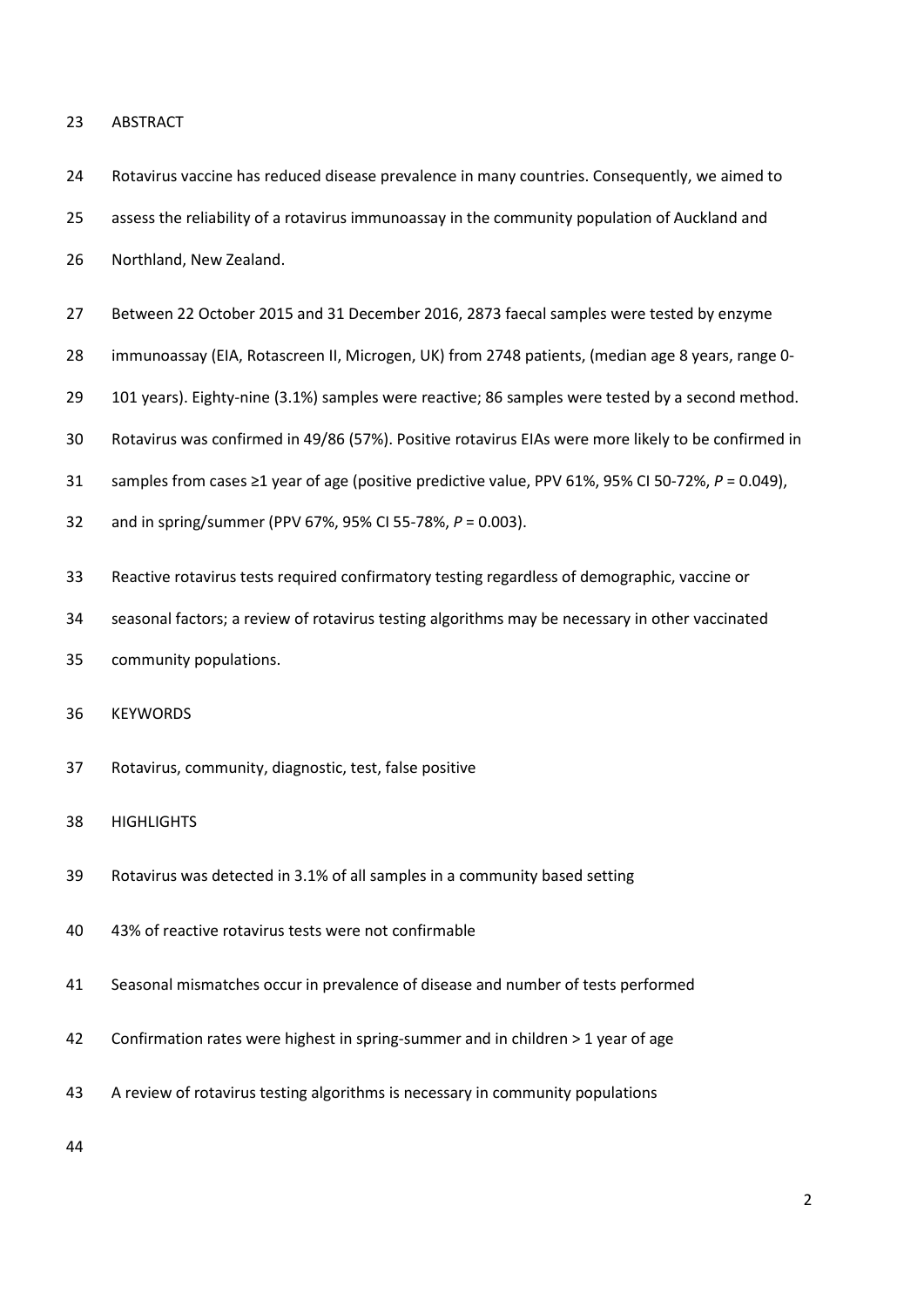#### INTRODUCTION

 Rotavirus vaccine has dramatically altered the epidemiology of gastroenteritis worldwide. In countries where the vaccine has been introduced, 89–100 % reductions in emergency department visits, 74–90 % declines in hospitalisations for rotavirus gastroenteritis, and 29–50 % declines in 'all-49 cause' acute gastroenteritis hospitalisations have been observed.<sup>1</sup> Indirect vaccine benefits have 50 extended to unvaccinated older children and adults.<sup>2</sup> In New Zealand (NZ), rotavirus vaccine (Rotateq™, Merk & Co.) was instituted on the National Immunisation Schedule (NIS) from July 2014 as a 3-dose schedule for all infants at 6 weeks, 3 months and 5 months of age, and in common with other countries, national rotavirus hospitalisations declined by 87% within two years of vaccine 54 introduction.<sup>3</sup> As a Southern Hemisphere nation, in NZ, prior to vaccine introduction, annual rotavirus peak activity was June-October (winter-spring); cases uncommonly occurred in the summer 56 months. 4

 Following these changes in disease prevalence, the reliability of diagnostic testing for rotavirus has been questioned, with reports that between 20-42% of rotavirus antigen tests cannot be confirmed 59 by molecular methods.<sup>5-7</sup> These findings suggest that a review of existing testing algorithms should be performed by diagnostic laboratories in order to avoid errors, and that confirmatory testing 61 should be considered.<sup>7-8</sup> However, internationally guidelines differ in their recommendations around 62 the need for this.<sup>9</sup> Further studies, particularly evaluating which patient and season specific factors influence the reliability of results may help inform testing protocols for clinicians and laboratories at 64 both a local and national level. $^{10}$  In New Zealand, laboratories employ a range of tests, such as enzyme immunoassays (EIA), immunochromatography (ICT) and polymerase chain reaction (PCR) to detect rotavirus antigen or nucleic acid. Prior to vaccine introduction, confirmatory testing was not performed prior to reporting of results, and rotavirus infections are not notifiable to public health authorities.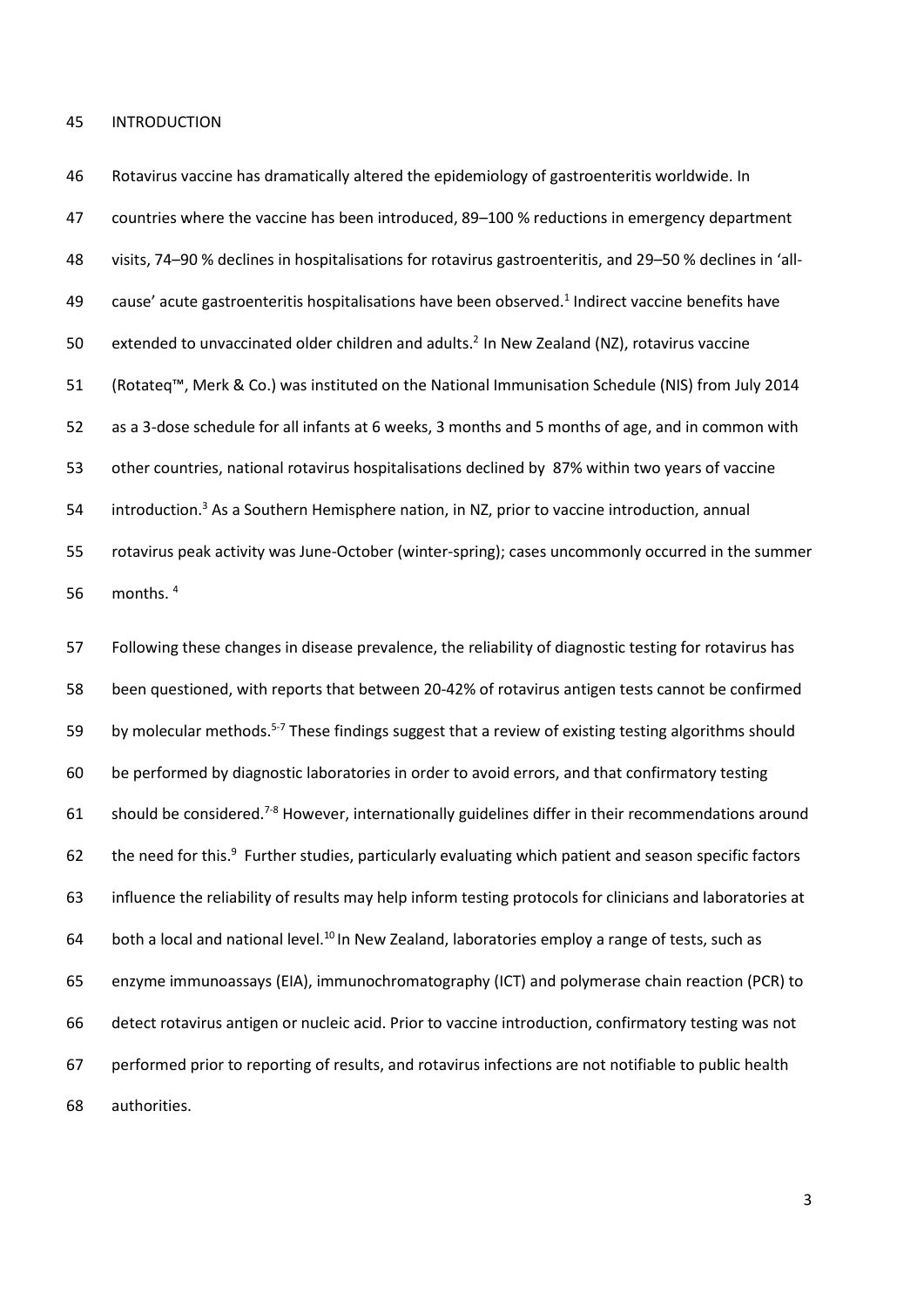Labtests (LTA) and Northland Pathology laboratories (NPL) serve as the sole community laboratories for an urban and rural population of 1.6 million (60% NZ European, 23% Asian, 15% Pacific, and 11% 71 Maori) people in northern New Zealand.<sup>11</sup> Prior to vaccine introduction, rotavirus testing was 72 performed routinely on samples from children <3 years old, and otherwise on request, using Rotascreen II (Microgen, UK) enzyme immunoassay (EIA). Testing of samples submitted to both 74 Iaboratories was performed at LTA. In response to vaccine introduction, from 2<sup>nd</sup> November 2015, samples from patients of all ages were only tested for rotavirus on request. From October 2015, as part of laboratory surveillance post-vaccine introduction, LTA referred faecal samples reactive for rotavirus for genotype analysis at the national public health laboratory (the Institute of Environmental and Scientific Research, ESR, New Zealand). From August 2016, due to high rates of initially reactive samples which were unable to be genotyped, samples testing positive for rotavirus 80 were referred for confirmatory testing at Middlemore hospital laboratory, NZ (RIDA QUICK Rotavirus/Adenovirus Combi immunochromatography test, R-Biopharm, Germany), prior to 82 reporting and referral for genotyping.

 Given the issues with reproducibility of reactive rotavirus test results, and reports of unconfirmed 84 results using other assays by laboratories in the region,<sup>7</sup> we undertook to retrospectively evaluate 85 the reliability of our rotavirus immunoassay in our community based population over a fourteen month period following rotavirus vaccine introduction, and to determine the influence of patient demographics (age, gender, ethnicity), vaccine status and season. During this study period, regional vaccine coverage rates for infants aged up to 6 months were 72-83% and 90-95% by 12 months of 89 age.<sup>12</sup>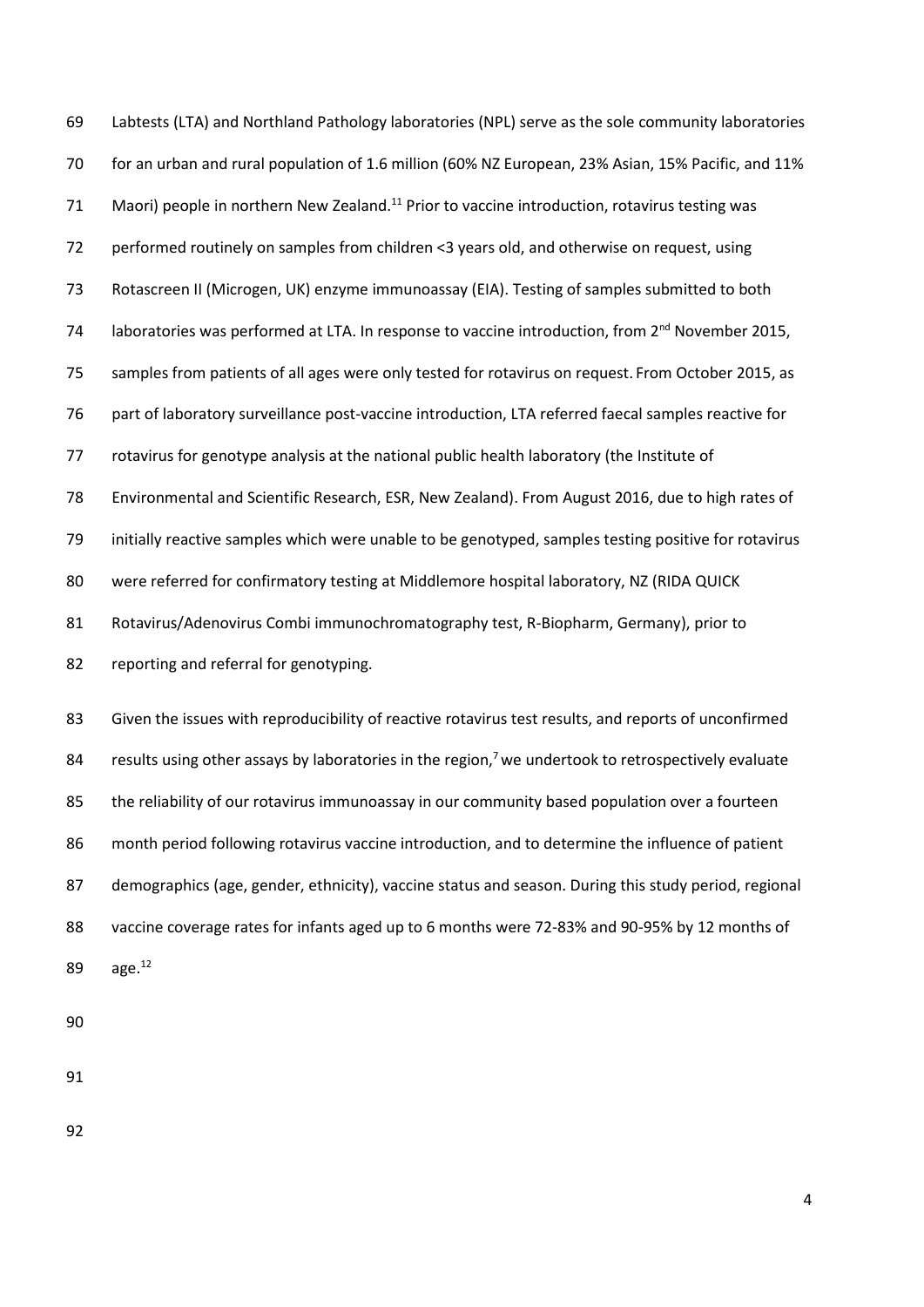#### METHODS

### *Study design*

 This was a retrospective observational study. The study period was 22 October 2015-31 December 2016 (14 months). Data for 2873 of the 2923 (98.3%) stool samples submitted to LTA/NPL for diagnostic purposes for rotavirus testing were included in this study. 50 samples were excluded from analysis as a National Health Index (NHI, a unique identifier assigned to NZ residents on contact with health services) was not available. The NHI was necessary to enable linkage to demographic data and vaccine status.

*Initial laboratory testing*

Stools were tested at LTA according to existing laboratory algorithms. All samples from Northland

were referred by NPL for testing at LTA. Rotavirus testing at LTA was performed using Rotascreen II

(Microgen, UK) EIA on neat stool samples submitted to the NPL and LTA with a specific request for

rotavirus testing from 2 November 2015. Prior to this, all faecal samples submitted to the

laboratories from those aged <3 years were automatically tested for rotavirus at LTA.

*Confirmatory laboratory testing*

 In the period 22 October 2015-22 August 2016 (10 months) aliquots of 62/62 faecal samples testing positive by rotavirus EIA at LTA were refrigerated, batched and sent weekly, at ambient temperature to the Institute of Environmental Science and Research (ESR, New Zealand) for confirmatory 111 rotavirus reverse transcription real-time quantitative PCR (RT-qPCR) as previously described.<sup>13</sup> Rotavirus G and P genotypes were determined on all RT-qPCR positives using type-specific VP7 and 113 VP4 nested PCR assays, or by sequence analysis of partial VP7 and VP4 regions. 14-18 Sequence analysis of partial VP6 region was used for the identification the bovine backbone component of 115 RotaTeq™.<sup>19</sup> For the sequence analysis, Bionumerics software (v7.6 Applied Maths, Sint-Martens-Latem, Belgium) was used for sequence alignment, and the identification determined using the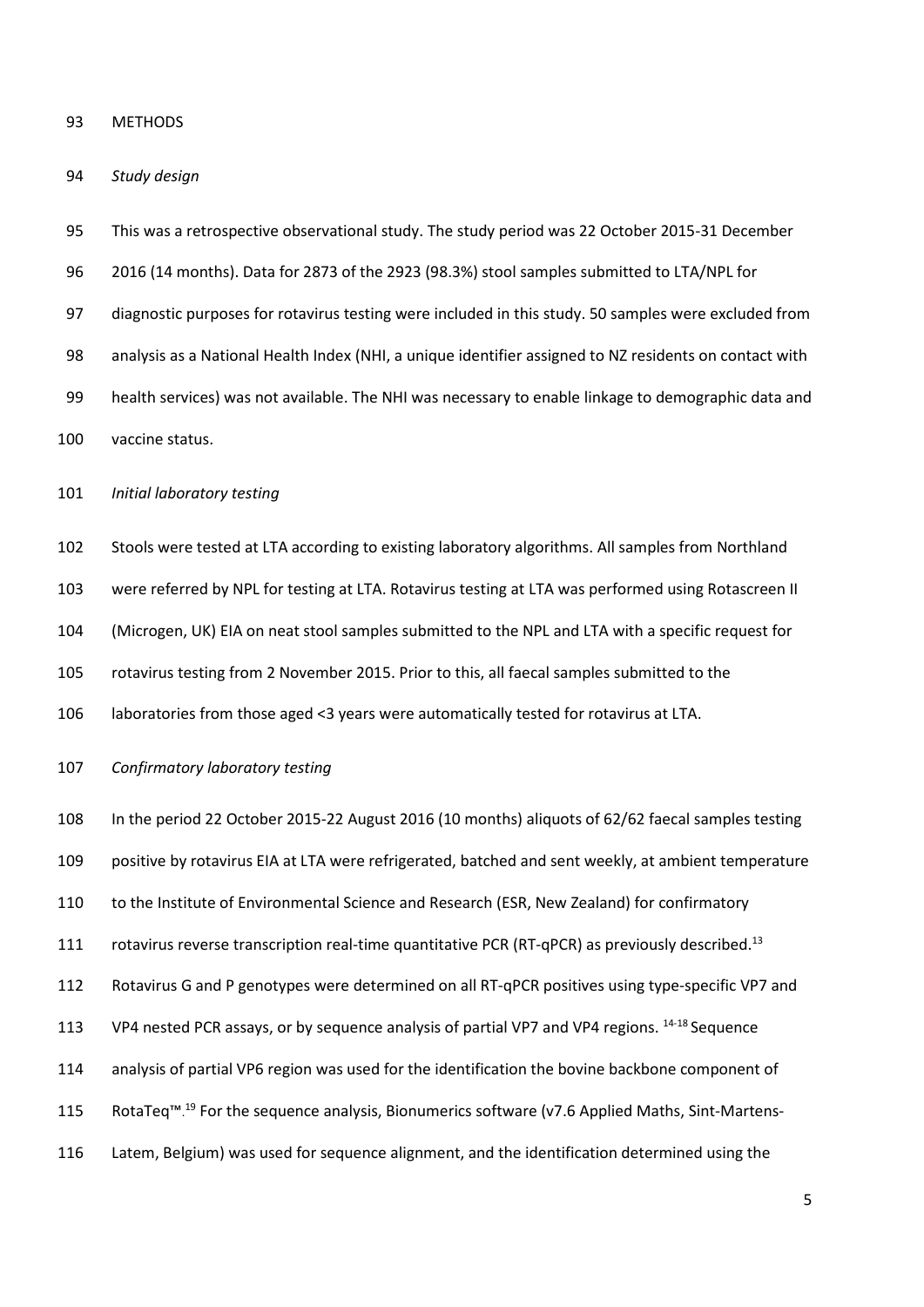RotaC v2.0 typing tool [\(http://rotac.regatools.be\)](http://rotac.regatools.be/), and/or BLAST

[\(http://blast.ncbi.nlm.nih.gov/Blast.cgi\)](http://blast.ncbi.nlm.nih.gov/Blast.cgi).

 From 23 August 2016 to 31 December 2016 (4 months), aliquots of 27/27 faecal samples positive by rotavirus EIA were sent, that day, at ambient temperature to Middlemore Hospital laboratory, NZ, and tested immediately by a rotavirus ICT (RIDA QUICK Rotavirus/Adenovirus Combi, Germany). Samples that tested negative with the ICT assay were reported as rotavirus negative. Samples that tested positive using both the EIA and ICT assays were then sent to ESR for RT-qPCR and genotyping where applicable. Samples that were EIA positive but not confirmed by either RT-qPCR or ICT were considered false-positives for the purposes of this study. *Data*

- Rotavirus test data (including Middlemore confirmatory test results) were extracted from the
- information systems of LTA/NPL. Prior to 23 August 2016, samples testing positive at LTA were
- considered true positives for the purposes of reporting in the laboratory information system. RT-
- qPCR and Genotyping results were provided retrospectively by ESR.
- Immunisation and ethnicity data were obtained via accessing the National Immunisation Register
- (NIR). Study months were allocated to southern hemisphere seasons: September-November (spring),
- December-February (summer), March-May (autumn), June-August (winter).

*Statistical analysis*

- 135 Categorical variables were compared using either  $\chi^2$  or Fisher Exact where appropriate. The Mann
- Whitney test was used for comparing medians. Positive predictive values (PPV) for initially reactive
- rotavirus tests were determined by vaccine status, demographic and seasonal variables.

*Ethics*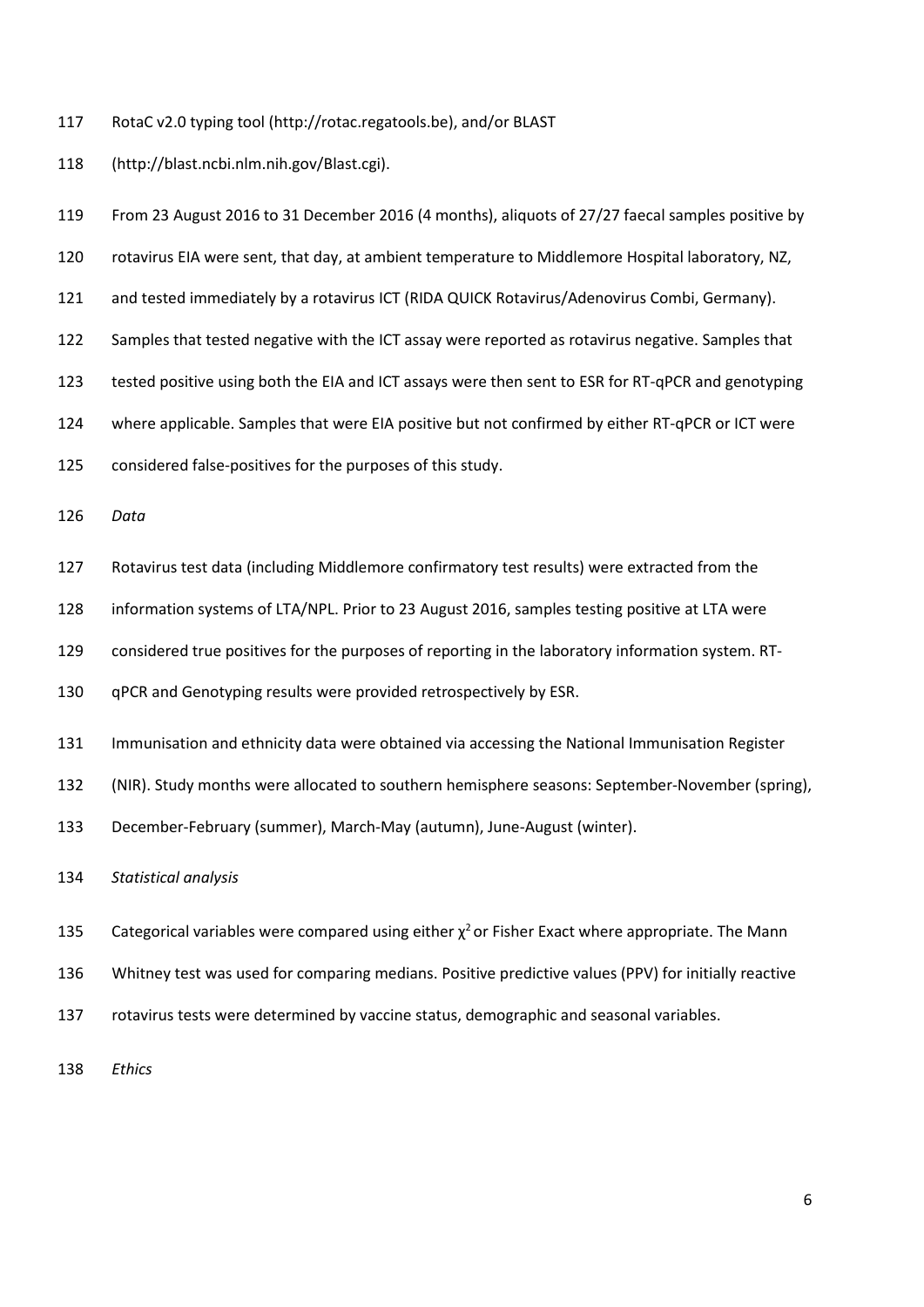Ethical approval was sought but deemed unnecessary for this study (HDEC reference 17STH133).

 Institutional level approval was obtained from University of Auckland Ethics Committee (reference 019915) for database access.

RESULTS

 Over the 14-month study period, 2873 faecal samples from 2748 patients were tested at LTA using Rotascreen II (Microgen, UK) EIA. Over half (1534, 56%) of samples were from male patients. The median age of patients tested was 8 years old (range 0-101 years). The majority of samples (1571/2873, 55%) were from patients over 5 years of age (Table 1), and 45% (1292/2873) were from patients over 15 years of age.

- An average of 192 EIAs were performed per month (range 110-262 samples, standard deviation (SD)
- 35) over the study period. A mismatch in test volumes and test positivity was seen, with peak testing
- (average 237 samples/month) occurring at times of lowest rotavirus activity (true positive
- prevalence 4/946, 0.42%) in late-summer/autumn (February-May 2016) and low testing volumes
- (average 183 samples/month) in spring (October-November 2015, September-November 2016)
- corresponding with highest prevalence of true positives (true positive prevalence 25/915, 2.7%,
- Figure 1). Most, (64/89, 72%) reactive tests were seen in spring-summer (September-February).
- There was an additional peak of reactive results in May 2016, but 6/7 of these results were not
- confirmed by RT-qPCR.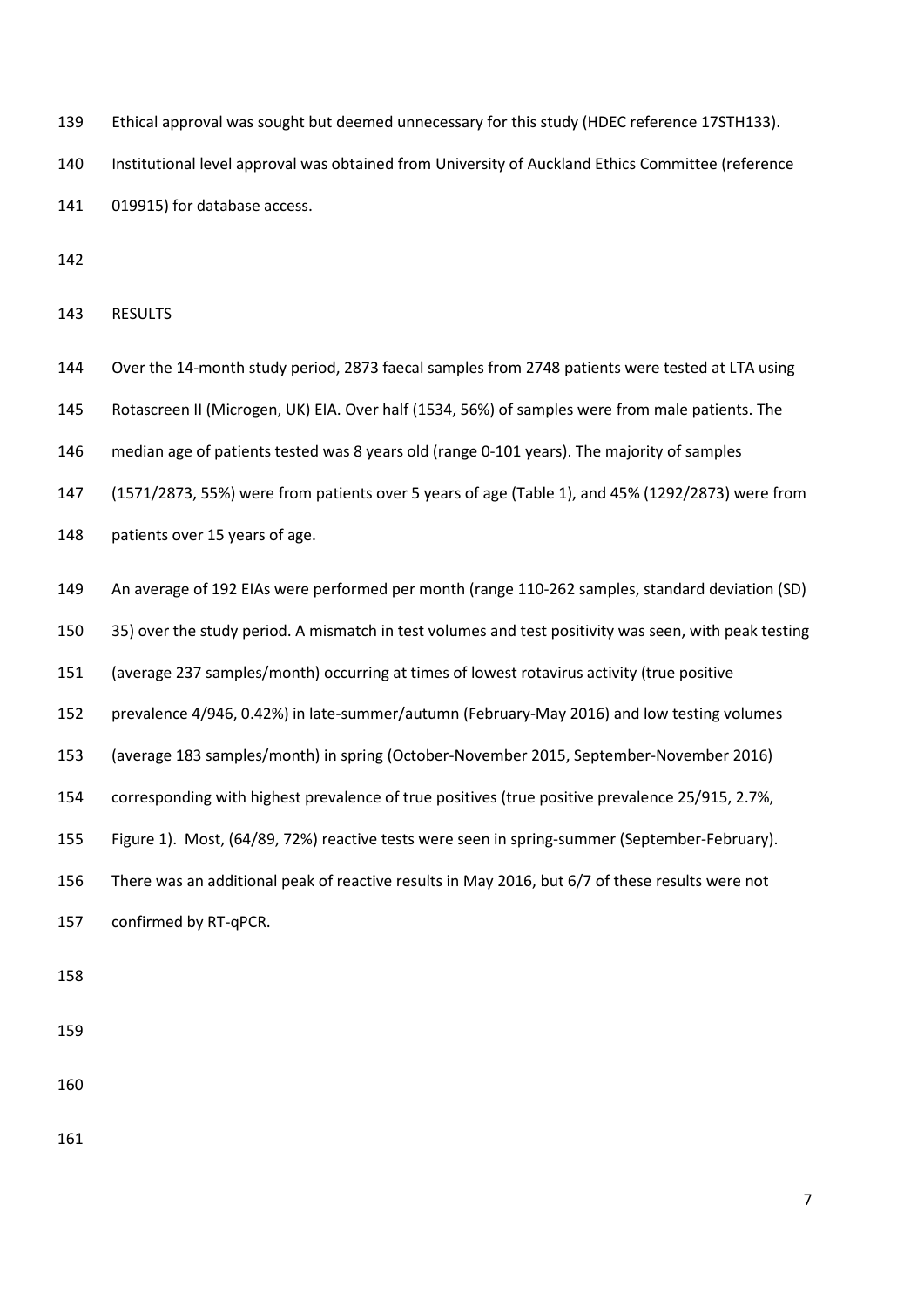163

- 164
- 165

166

#### **Demographic Samples tested (%) Completed 3 doses vaccine (%) Positive (%) Confirmed (%) PPV (95% ci)+ All** 2873 (100) 785 (27) 89\* (3.1) 49 (1.7) 57 (46-67) **Age group (yrs)**  $< 1$  468 (16) 357 (76) 11 (2.4) 3 (0.6) 27 (10-56) 1-2 468 (16) 385 (82) 26 (5.6) 17 (3.6) 65 (46-81) 2-4 366 (13) 42 (11) 22 (6) 12 (3.3) 55 (35-73) >5 1571 (54) 1 (<0.1) 30 (1.9) 17 (1) 57 (39-73) **Season** Autumn 703 (24) - 13 (1.8) 2 (0.3) 15 (4-42) Spring 904 (31) - 38 (4.2) 25 (2.7) 66 (50-79) Summer 727 (25) - 25 (3.4) 17 (2.3) 68 (48-83) Winter 539 (19) - 10 (1.9) 5 (0.9) 50 (24-76) **Vaccine status** Vaccinated 785 (27) - 30 (3.8) 16 (4.1) 54 (36-70) Unvaccinated 2088 (73) - 56 (2.7) 33 (1.6) 59 (46-71) **Ethnicity** Asian 815 (28) - 30 (3.7) 16 (2.0) 57 (39-73) Maori/Pacific 402 (14) - 10 (2.5) 4 (1.0) 44 (19-73) New Zealand European 1277 (44) - 38 (3.0) 22 (1.7) 58 (42-72) Other 348 (12) - 10 (2.9) 7 (2.0) 70 (40-89) Unknown 31 (1) - 1 (3.2) 0 (0) 0 (0-80)

# 167 **Table 1.** Patient demographics, initial rotavirus reactivity and confirmatory results

168

# 169 **Footnotes**

170 \*In total 3 EIA reactive samples were not available for testing by a second assay (from three

171 children: vaccinated Asian one year old submitted in winter; vaccinated Asian 2 year old submitted

172 in winter; unvaccinated Maori/Pacific 2 year old submitted in spring). These are included in the total

173 positive samples but are excluded from PPV calculations.

174 +, Positive predictive value (95% confidence interval).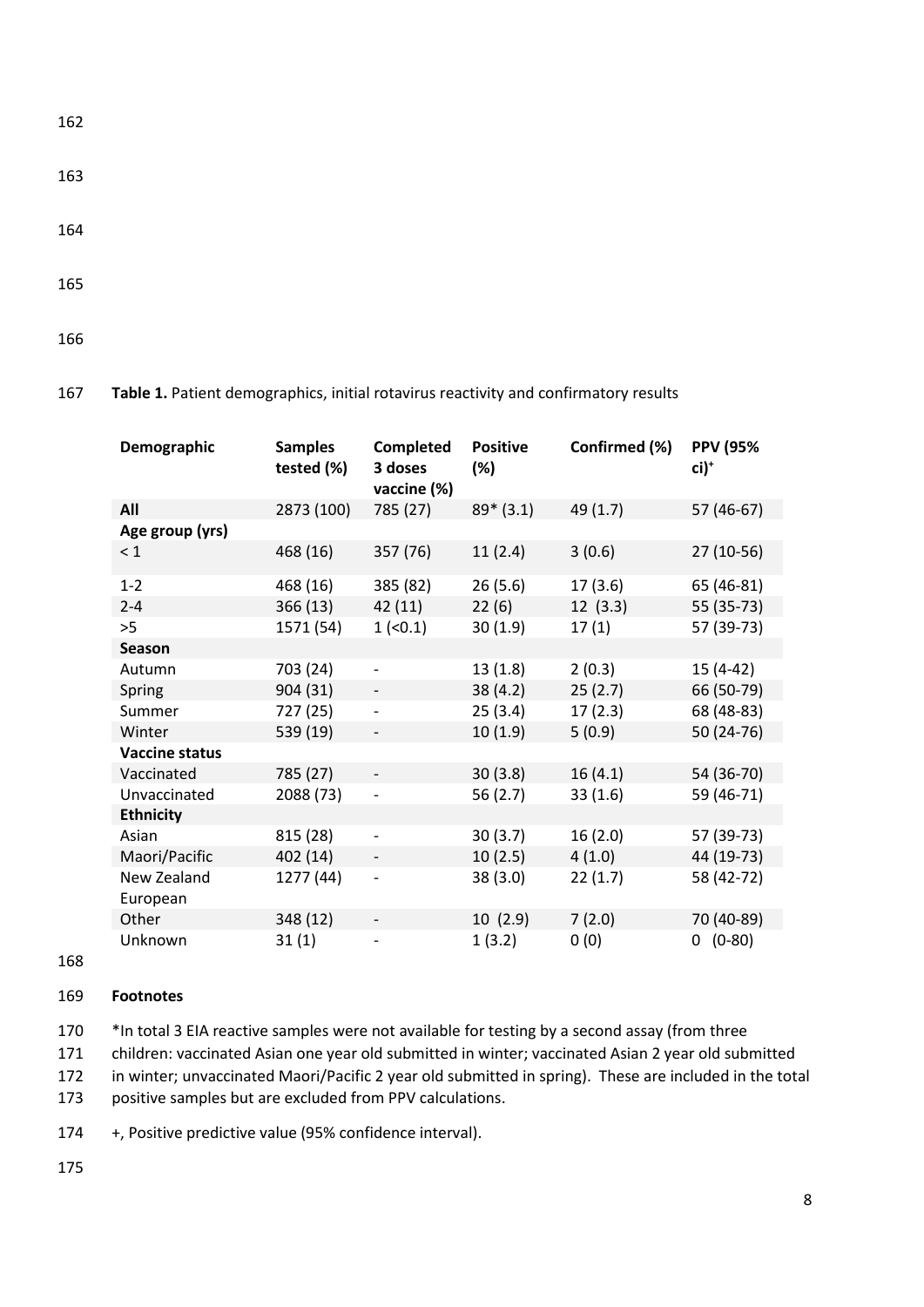

**Figure 1.** Confirmed and unconfirmed rotavirus positive rates by study month.



# **Footnotes**

Proportion of samples with confirmed (Rotascreen II positive; ICT/RT-qPCR positive) and

unconfirmed positives (Rotascreen II positive; ICT/RT-qPCR negative) per month. For comparison,

the number of samples tested by Rotascreen II EIA per month are included on the secondary axis.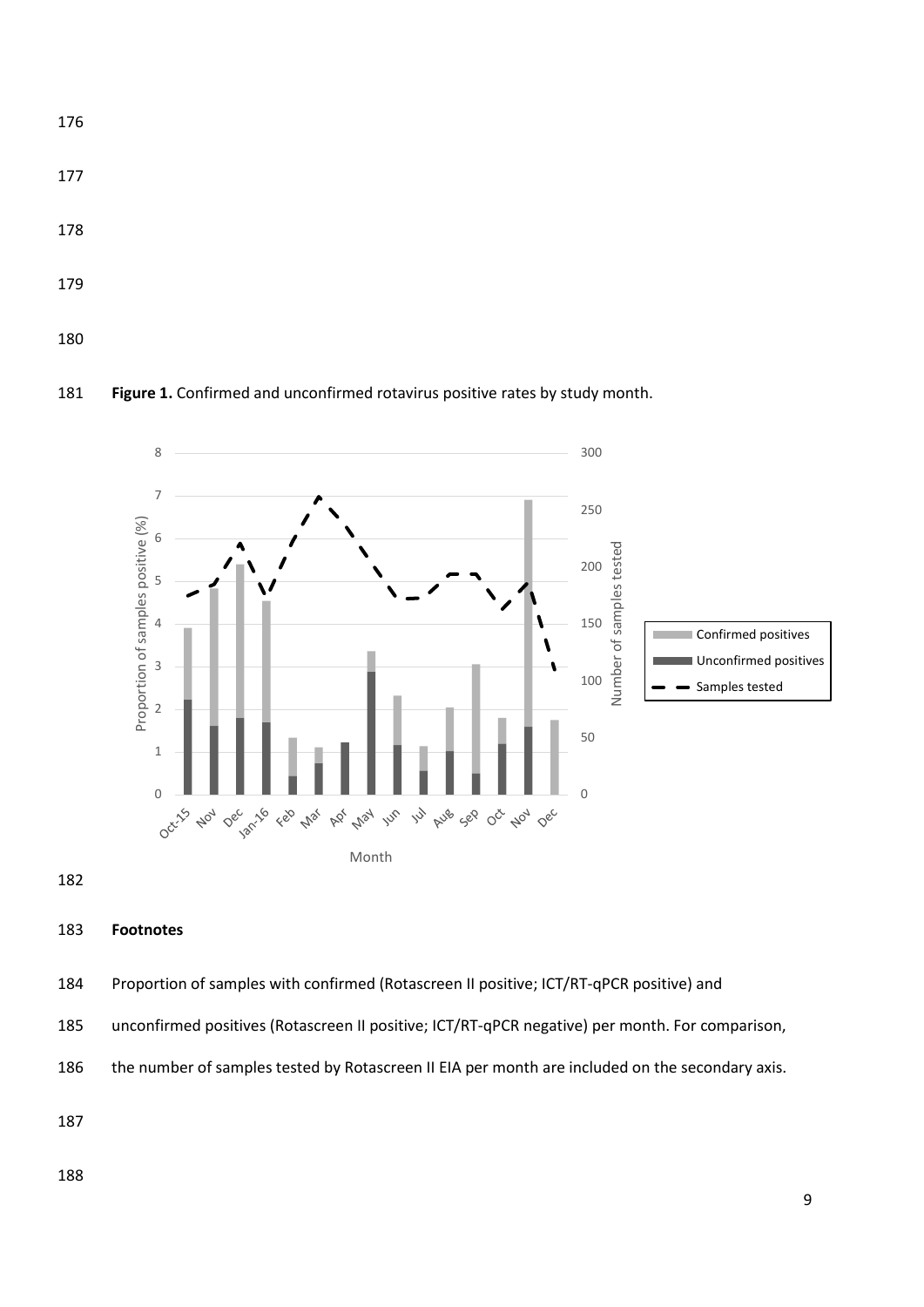- 
- 
- 
- 

 Eighty-nine of 2873 samples (3.1%) were reactive by EIA. None were duplicates from the same patient. Rotavirus RT-qPCR was performed on 59 of these samples, of which rotavirus was detected in 29 (49.1%). Twenty-seven samples had ICT performed as the second test; of these rotavirus antigen was detected in 20 (74.1%) samples; subsequent RT-qPCR on 15 of these samples confirmed the presence of rotavirus; five were not tested as insufficient sample remained. Three (3.4%) of the 89 reactive samples were not tested by a second method due to insufficient sample. Overall, 49/86 (57%) of initially reactive tests by EIA were positive on subsequent testing using either RT-qPCR or ICT, resulting in a true positivity rate of 1.7%, and an unconfirmed positivity rate of 1.3%. The estimated specificity of the EIA was 98.7% (95% confidence interval 98.2-99.0%) with a positive predictive value (PPV) of 57% (95% CI 46-67%) over the study period. The G and P genotype was determined for 44/49 of the rotavirus-confirmed positives. The genotypes identified were G12P[8], n=14 (29%); G9P[8], n=10 (20%); G2P[4], n=10 (20%); G3P[8], n=4, (8%); G8P[8], n=2 (4%); G3P[9], n=2, (4%); G1P[8] n=1 (2%). One (2%) was G1P[8] with a RotaTeq™ vaccine component identified. Further details of the patients from whom these genotypes were detected are given below. In our cohort of patients, a quarter (785, 27%) had received three doses of RotaTeq™ vaccine prior

210 to the time a sample was submitted for rotavirus testing. This proportion differed by age group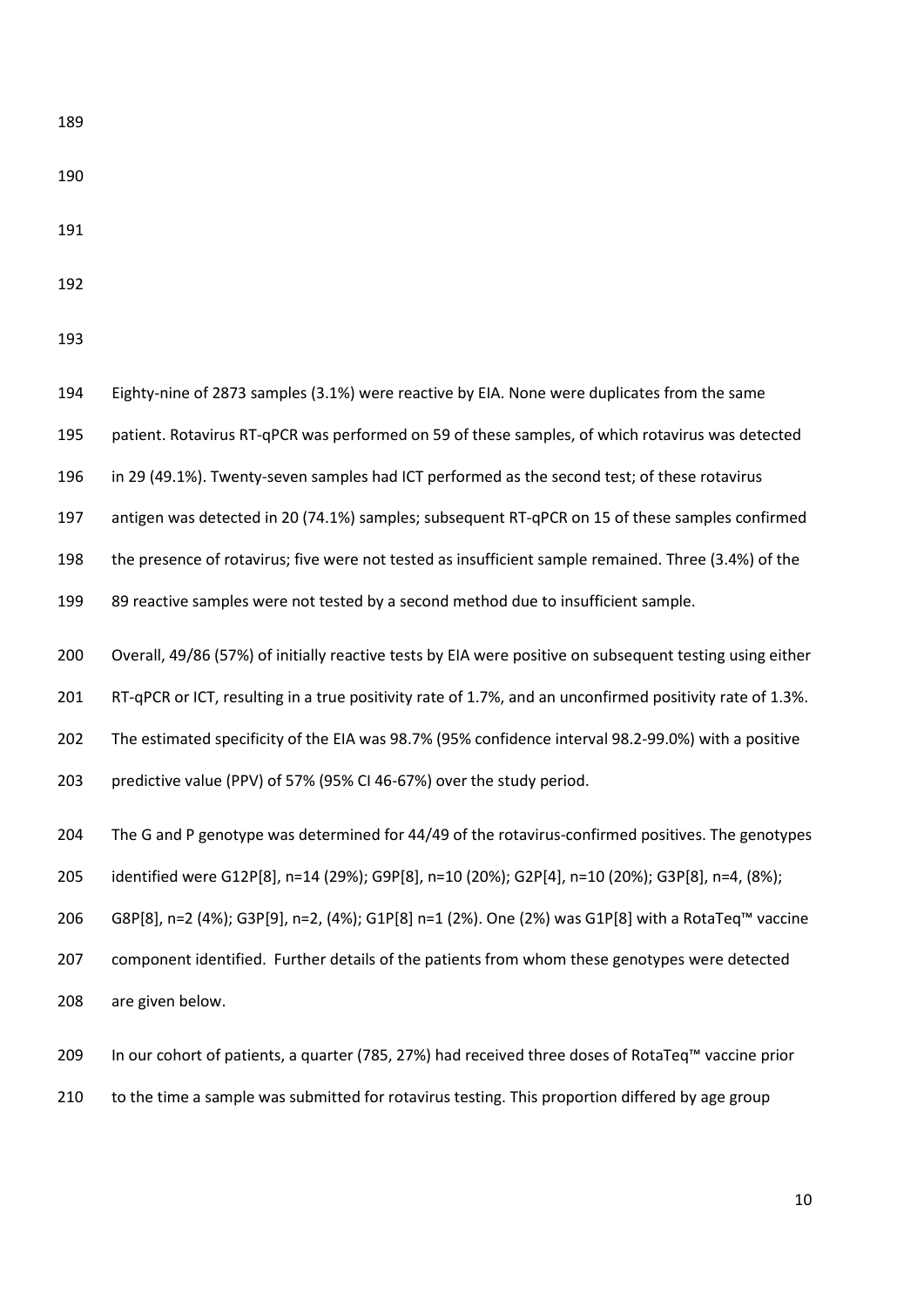(Table 1). Of the 89 patients with reactive EIAs: 32 (36%) had completed 3 doses of vaccine, a

median of 350 days (range 18-781) prior to testing.

213 The genotypes from those patients who had received three doses of vaccine were: G9P[8] n=5,

G12P[8] n=4, G2P[4] n=3, G12P[8] vaccine component n=1, G3P[8] n=1, one sample was insufficient

for genotyping.

216 One hundred and four samples were submitted from patients who had received a dose of rotavirus

vaccine in the previous 28 days. Two were positive by EIA; one of these, submitted 14 days after the

patient's first vaccine dose was not confirmed by PCR, and one, submitted 21 days after the patient's

third dose of vaccine was confirmed as vaccine strain by sequencing.

The median age of patients with positive rotavirus EIAs was 2 years old (range 0-92 years) and did

not differ between confirmed and unconfirmed groups.

When the initial rotavirus results using EIA were considered, positivity rates were lowest in those ≥5

years of age (1.9%), however when only confirmed results (through ICT or RT-qPCR) were

considered, rates were lowest in those <1 year of age (0.6%) (Table 1). Positive rotavirus EIAs were

more likely to be confirmed in those ≥1 year of age (61%, 95% CI 50-72%) compared with those <1

year (27%, 10-56%, *P* = 0.049).

RT-qPCR/ICT rotavirus-confirmed positivity rates varied by season (Table 1) and were higher in

spring/summer (2.5%) than autumn/winter (0.6%, *P* <0.001) whereas unconfirmed positives did not

vary by season (1.3% versus 1.3%) (Figure 1). Consequently, PPV of rotavirus EIA was higher in

spring/summer (PPV 67%, 95% CI 55-78%) than autumn/winter (PPV 30%, 95% CI 17-55%, *P* = 0.003)

Tests performed in the unvaccinated group were more likely to be confirmed (PPV 59%, 95% CI 46-

- 71%) than those in the vaccinated group (PPV 53%, 95% CI 36-70%) but this finding was not
- statistically significant. Tests performed in New Zealand European (PPV 58%, 95% CI 42-72%) and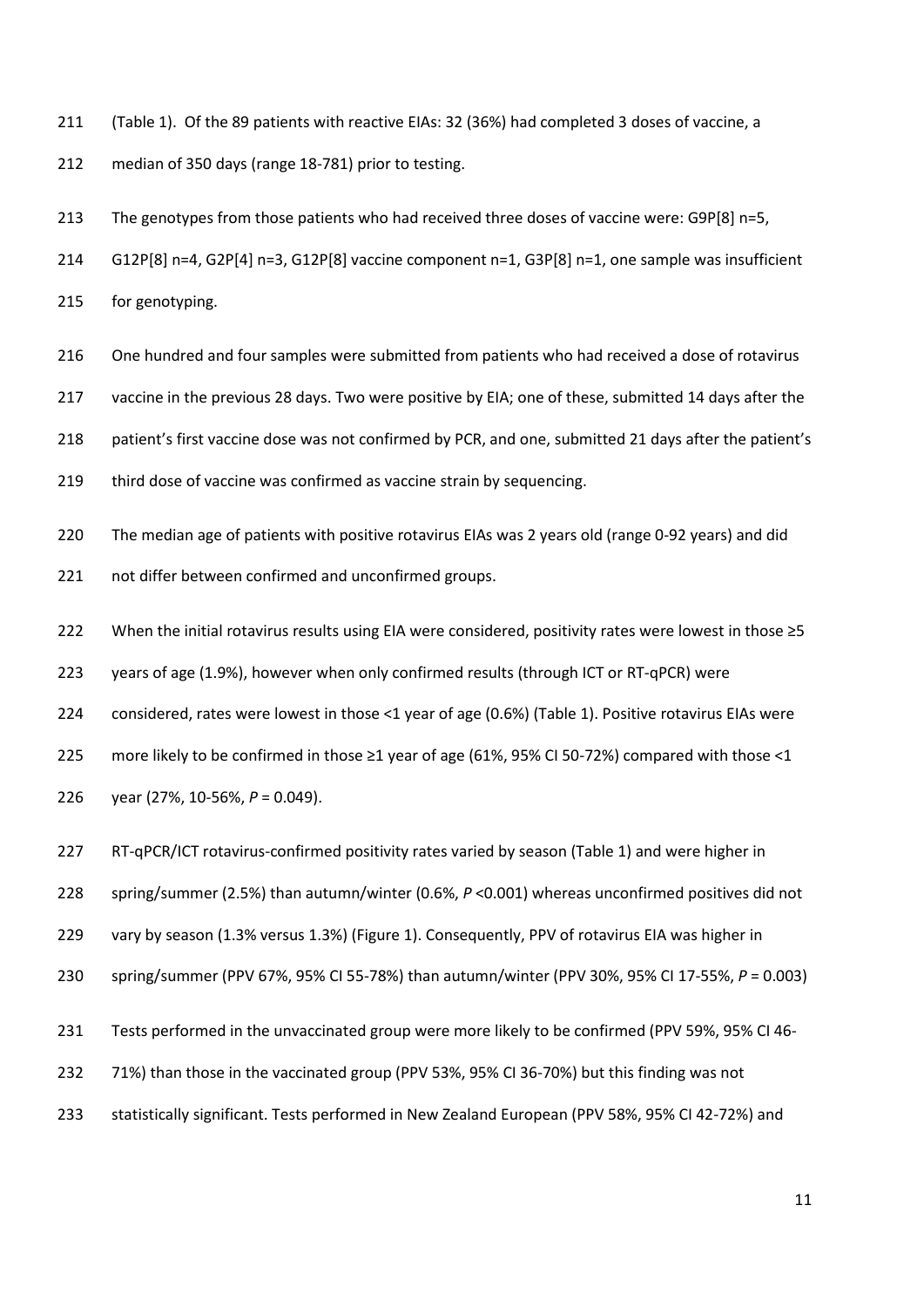Asian individuals (44%, 95% CI 19-73%) were more likely to be confirmed than from those of Maori/Pacific ethnicity (44%, 95% CI 42-72%) but this finding was not statistically significant.

DISCUSSION

 We found that 43% (37/86) of initially reactive rotavirus tests performed over a 14-month period in 239 our community-based population could not be confirmed by a second assay (either ICT or RT-qPCR). Our findings are similar to reports elsewhere following vaccine introduction which have reported  $\pm$  that up to 50% of samples positive by EIA or ICT are not confirmable.<sup>5-7</sup>

242 We believe that this low positive predictive value is multifactorial in our community population, with the falling prevalence of rotavirus playing a major role in our findings. Historically, annual rotavirus positivity rates for our laboratories have been 7-18%; however, the vaccine introduced in 2014 has 245 Ied to a substantial reduction in rotavirus prevalence both regionally<sup>7</sup> and nationally.<sup>3</sup> Consequently, the 1.7% true positivity rate during the study period (more than 90% reduction compared with our pre-vaccine annual prevalence) approached the specificity limits of our assay. However, this finding is not attributable to poor test performance, as the calculated specificity of the Rotascreen II EIA (Microgen, UK) over this period was relatively high (98.7%), and within the reported parameters of 250 this and other rotavirus EIAs and ICTs used worldwide.<sup>20-22</sup>

 Another important factor is the seasonal mismatch in testing and prevalence of rotavirus. Rotavirus activity follows seasonal patterns, and in NZ, prior to the introduction of vaccine, annual peak 253 activity was June-October (winter-spring); cases uncommonly occurred in the summer months.<sup>4</sup> In contrast, we found that confirmation rates for initially reactive tests were highest in spring and summer, consistent with shifting seasonality toward later rotavirus seasons as experienced in other 256 countries following vaccine introduction.<sup>23</sup> We also saw that, in contrast to the seasonality of rotavirus activity, testing was performed year-round, with highest test numbers performed in late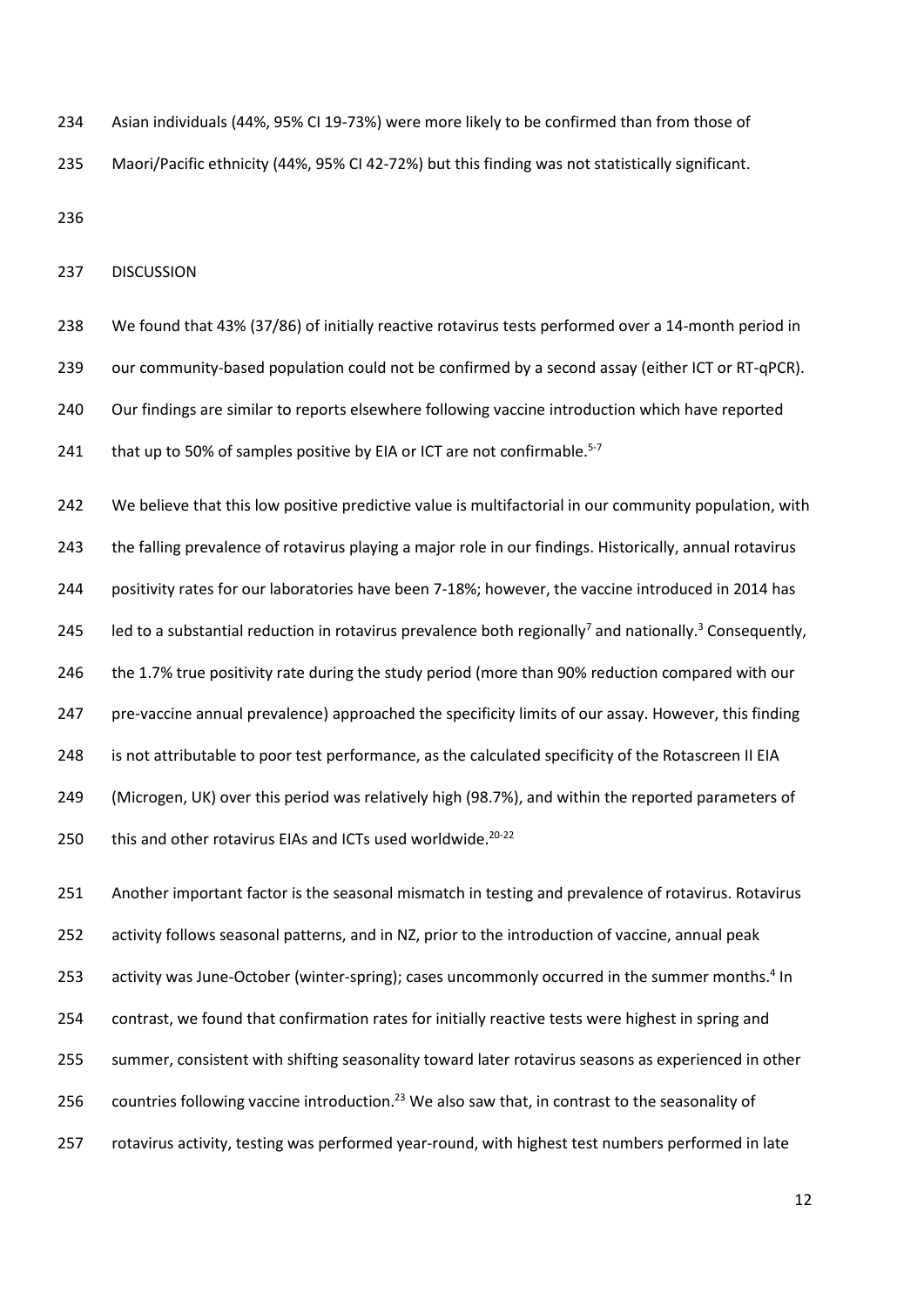summer/autumn, when prevalence of true positives was the lowest. The higher testing rates in late- summer and autumn of 2016 are notable; they do not correspond to increased requesting for, nor prevalence of bacterial or parasitic entero-pathogens, but may represent increased community 261 prevalence of other viral entero-pathogens for which we do not test. Year round testing despite low prevalence of disease accounts for the low PPV of tests performed in autumn-winter and is likely to be due to tests performed on individuals with other causes of infectious and non-infectious 264 diarrhoea.<sup>24,25</sup>

 We found that positive predictive value also differed according to the age of the individual tested, with reactive results less likely to be confirmed in infants, a group who had recently received vaccine compared with older individuals, who had either not received vaccine or where vaccine had been 268 administered more remotely with diminishing effect.<sup>26</sup> Unfortunately, the small number of reactive rotavirus tests in our population over this period limited our ability to analyse other factors which may have influenced the reliability of initially reactive tests. Nevertheless, though we found that age and season did influence the reliability of results, taking into account: vaccine status, demographics (age, gender, ethnicity), and season, did not enable selection of samples where initially reactive results would have >70% positive predictive value.

 We did not perform evaluations of the sensitivity of the assays used over the study period so it is possible that the known suboptimal sensitivity of ICT compared with RT-qPCR may have impacted on confirmation rates where ICT was used as the second assay, particularly where viral loads were 277 low.<sup>20</sup> However, generally, patients symptomatic with rotavirus have higher viral loads which are 278 detectable by ICT, $^{22}$  and it is reassuring that confirmation rates were higher during the period that ICT was used as the second assay.

 Local assessments of existing testing algorithms should be performed by diagnostic laboratories, in order to assess the reliability of results, which may be dependent upon the initial assay used, and the prevalence of disease in the population; but given that many commercial EIAs and ICTs have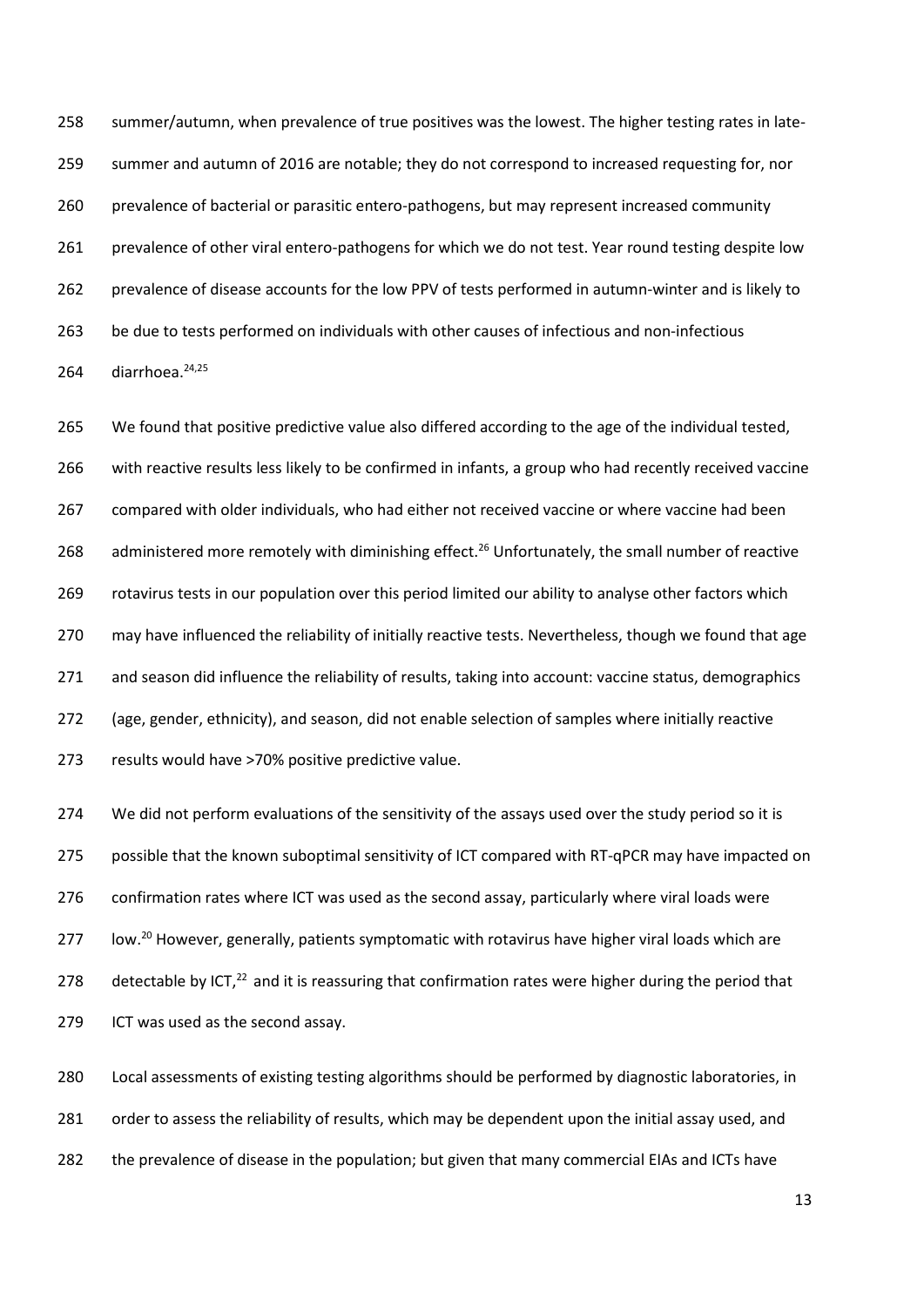283 similar performance with comparable reported specificities to Rotascreen II,<sup>20,21</sup> our findings are

likely to be generalizable for community populations with high levels of vaccine coverage,

particularly in years of low rotavirus activity.

 Hence, we do not believe that use of a different EIA or ICT as the initial test would have altered our 287 findings. Our results also indicate that laboratory surveillance for rotavirus using community samples will underestimate true vaccine effectiveness, particularly in infants.

There are several options available to attempt to address the poor positive predictive value of

testing. Foremost amongst these are changes in laboratory protocols to reduce unnecessary testing

(such as performing testing only where rotavirus requested) which may minimise these pre-

292 analytical errors, as well as saving cost and time at the diagnostic laboratory. For example, 2012-

2014, when rotavirus testing was performed for all submitted faeces samples for those < 3 years old,

an average of 8200 samples were tested per year. This reduced to 2300 samples in 2016, mostly due

only performing testing on request, with similar declines noted due to changes in laboratory practice

296 predating introduction of vaccine at hospital laboratories in the Auckland region.<sup>7</sup> Though changes

to algorithms such as these may ameliorate inappropriate requests, as we, and others have

demonstrated, they will not entirely prevent them, and education for the clinicians to assist with

299 appropriate use of diagnostic tools is also warranted.<sup>7</sup>

Some laboratories may wish to consider performing confirmatory testing, prior to reporting results

by the use of another EIA, ICT, or PCR, as LTA did during the study period. However, this requires

additional expense, labour, and may confer logistical challenges if performed at a second site.

Another option is to reconsider the role of rotavirus testing in community laboratories. Subsequent

to our study, LTA has ceased testing for rotavirus in the community population, and now refers

public health requests for outbreak investigations and those from hospital specialists to hospital

laboratories for testing. This may not be a suitable option for all laboratories, particularly those that

are involved in epidemiological surveillance activities.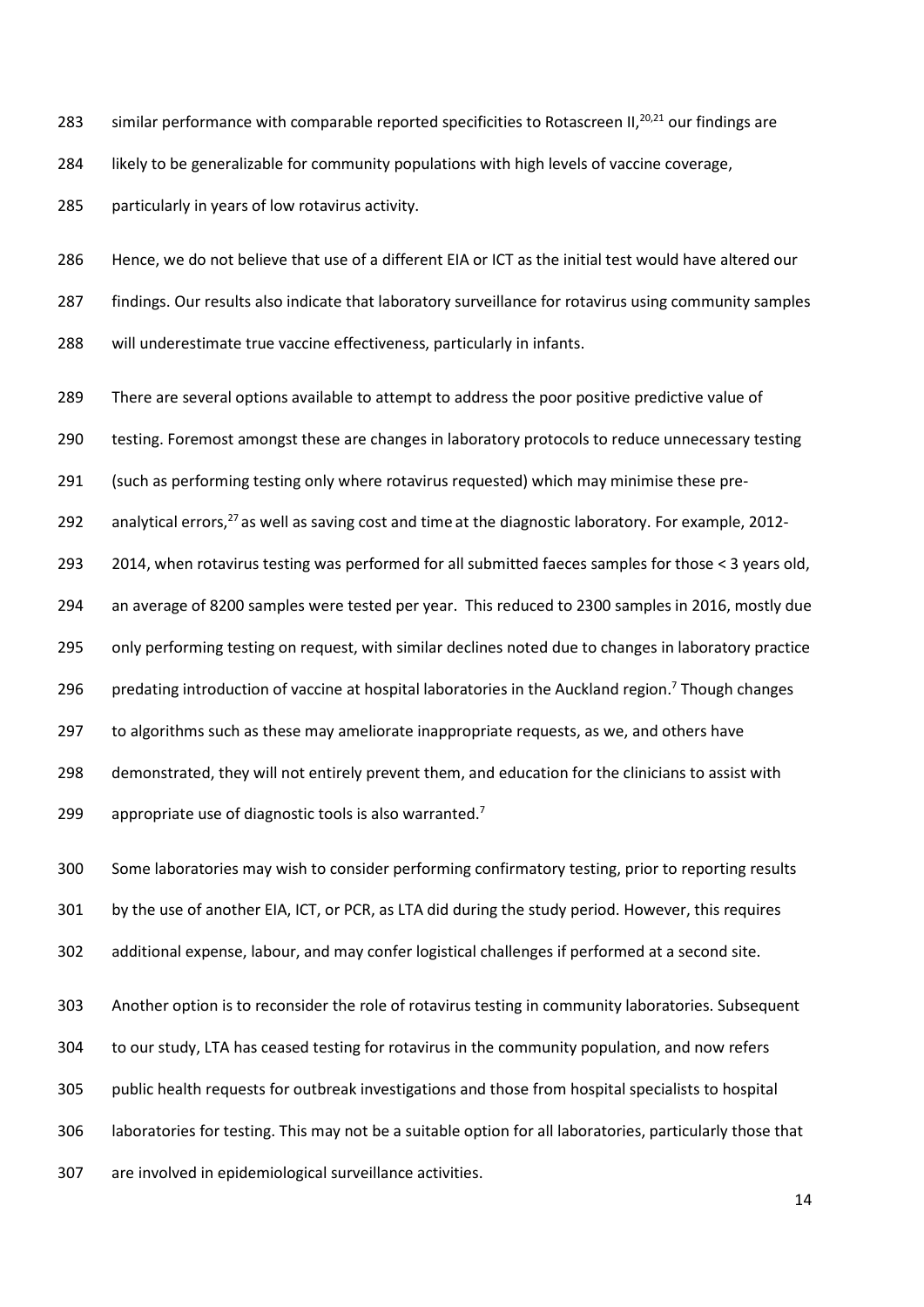Other considerations for community laboratories reconsidering their approach to diagnostic rotavirus testing include: rotavirus is no longer the most common cause of childhood 310 gastroenteritis,<sup>28</sup> children are often co-infected with multiple viruses,<sup>25</sup> rotavirus vaccine may be 311 detected for variable periods following vaccination,<sup>22</sup> and due to rotavirus vaccine implementation there are shortages in the availability of diagnostic tests. Though highly sensitive RT-qPCR/PCR 313 assays,<sup>29</sup> allowing detection of multiple enteric viruses are increasingly available, and represent an alternative to EIAs and ICTs for rotavirus detection, their advantages should be weighed against their 315 potential to detect clinically insignificant virus following vaccine, or remote infection.<sup>22,30</sup> We would caution against their widespread use in unselected community patients for these reasons. In conclusion: following the introduction of rotavirus vaccine, we have found high rates of false positive reactive rotavirus results in our community based population. We would encourage other laboratories to review their rotavirus testing algorithms in response to changes in disease prevalence. CONFLICT OF INTEREST Funding: JH received funding from the New Zealand Ministry of Health for RT-qPCR and genotyping Competing interests: None declared Ethical approval: Not required REFERENCES 1. Kollaritsch H, Kundi M, Giaquinto C, Paulke-Korinek M. Rotavirus vaccines: a story of success. Clin Microbiol Infect 2015;21:735-43.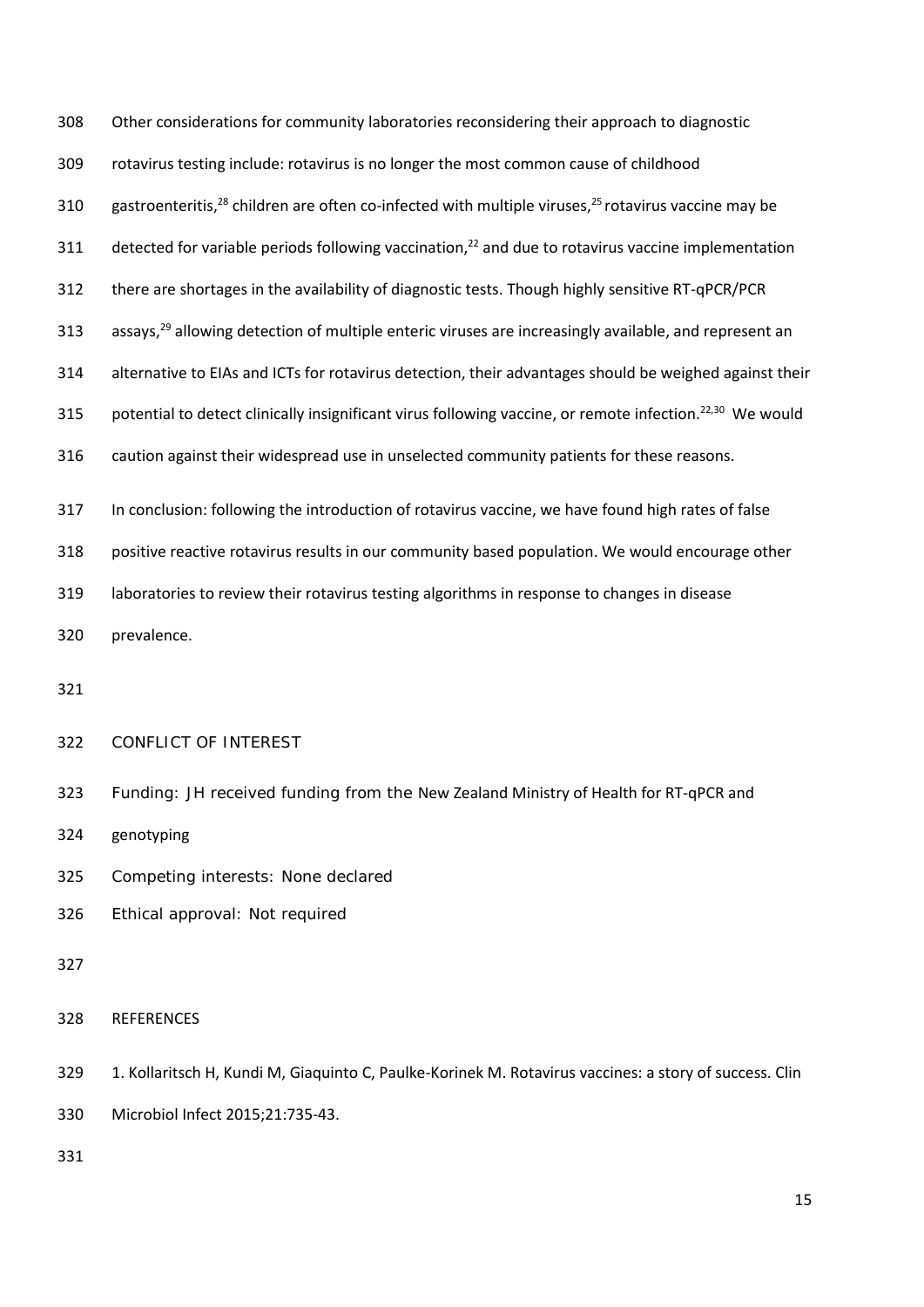| 332 | 2. Mast TC, Wang FT, Su S, Seeger JD. Evidence of herd immunity and sustained impact of rotavirus   |  |  |  |  |  |
|-----|-----------------------------------------------------------------------------------------------------|--|--|--|--|--|
| 333 | vaccination on the reduction of rotavirus-related medical encounters among infants from 2006        |  |  |  |  |  |
| 334 | through 2011 in the United States. Pediatr Infect Dis J 2015;34:615-20.                             |  |  |  |  |  |
| 335 |                                                                                                     |  |  |  |  |  |
| 336 | 3. Kelly MJ, Foley D, Blackmore TK. Hospitalised rotavirus gastroenteritis in New Zealand: The      |  |  |  |  |  |
| 337 | laboratory database is a valuable tool for assessing the impact of rotavirus vaccination. Vaccine.  |  |  |  |  |  |
| 338 | 2017 Aug 16;35(35 Pt B):4578-4582. doi: 10.1016/j.vaccine.2017.07.018. Epub 2017 Jul 15.            |  |  |  |  |  |
| 339 |                                                                                                     |  |  |  |  |  |
| 340 | 4. Grimwood K, Huang QS, Cohet C, Gosling IA, Hook SM, Teele DW, Pinnock RE, Nicholson WR,          |  |  |  |  |  |
| 341 | Graham DA, Farrell AP, Leadbitter P, Lennon DR. Rotavirus hospitalisation in New Zealand children   |  |  |  |  |  |
| 342 | under 3 years of age. J Paediatr Child Health. 2006 Apr;42(4):196-203.                              |  |  |  |  |  |
| 343 |                                                                                                     |  |  |  |  |  |
| 344 | 5. Ye S, Roczo-Farkas S, Whiley D, Lambert S, Robson J, Heney C, Nimmo G, Grimwood K, Sloots T,     |  |  |  |  |  |
| 345 | Kirkwood C. Evidence of false-positive results in a commercially available rotavirus assay in the   |  |  |  |  |  |
| 346 | vaccine era, Australia, 2011 to 2012. Euro Surveill. 2013 May 23;18(21). pii: 20483.                |  |  |  |  |  |
| 347 |                                                                                                     |  |  |  |  |  |
| 348 | 6. Roczo-Farkas S, Carl D Kirkwood CD, Julie E Bines JE, Australian Rotavirus Surveillance Group    |  |  |  |  |  |
| 349 | Australian Rotavirus Surveillance Program annual report, 2015. Available at:                        |  |  |  |  |  |
| 350 | http://www.health.gov.au/internet/main/publishing.nsf/content/cda-pubs-annlrpt-rotavar.htm          |  |  |  |  |  |
| 351 | [accessed 19.1.18].                                                                                 |  |  |  |  |  |
| 352 |                                                                                                     |  |  |  |  |  |
| 353 | 7. McAuliffe GN, Taylor SL, Drinković D, Roberts SA, Wilson EM, Best EJ. Rotavirus infection in the |  |  |  |  |  |
| 354 | Auckland region after the implementation of universal infant rotavirus vaccination: Impact on       |  |  |  |  |  |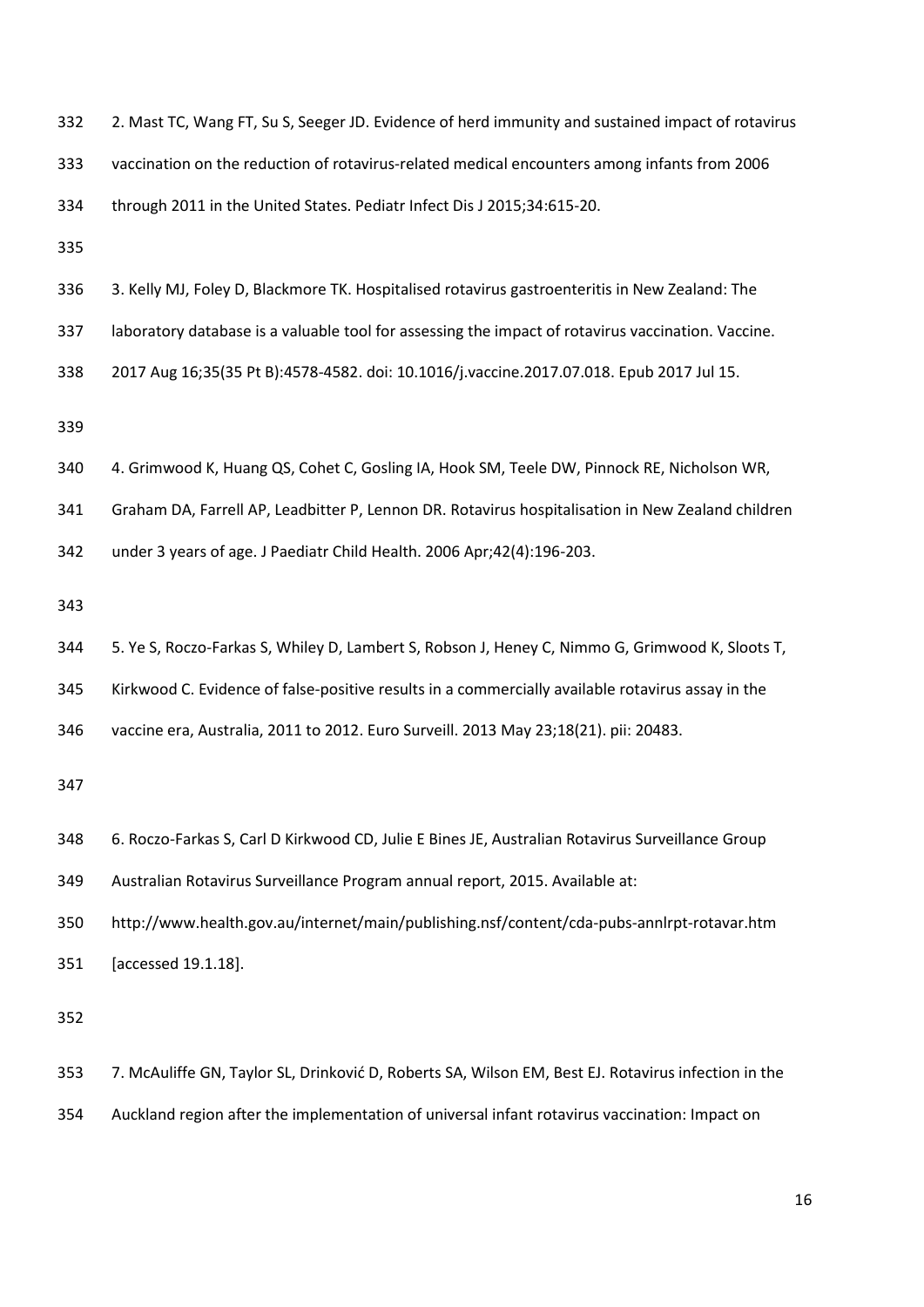| 355 | hospitalizations and laboratory implications. Pediatr Infect Dis J. 2018 Jan;37(1):e1-e5. doi:    |  |  |  |  |
|-----|---------------------------------------------------------------------------------------------------|--|--|--|--|
| 356 | 10.1097/INF.0000000000001706.                                                                     |  |  |  |  |
| 357 |                                                                                                   |  |  |  |  |
| 358 | 8. Australian Government Department of Health. Rotavirus Laboratory Case Definition.              |  |  |  |  |
| 359 | http://www.health.gov.au/internet/main/publishing.nsf/content/cda-phlncd-rotavirus.htm            |  |  |  |  |
| 360 | [accessed 6.12.17].                                                                               |  |  |  |  |
| 361 |                                                                                                   |  |  |  |  |
| 362 | 9. Payne DC, Parashar UD. Centres for Disease Control and Prevention. Manual for the Surveillance |  |  |  |  |
| 363 | of Vaccine Preventable Diseases. https://www.cdc.gov/vaccines/pubs/surv-manual/chpt13-            |  |  |  |  |
| 364 | rotavirus.html [accessed 5.1.18].                                                                 |  |  |  |  |
| 365 |                                                                                                   |  |  |  |  |
| 366 | 10. Lopez-Lacort M, Collado S, Díez-Gandía A, Díez-Domingo J. Rotavirus, vaccine failure or       |  |  |  |  |
| 367 | diagnostic error? Vaccine 2016;34:5912-5915.                                                      |  |  |  |  |
| 368 |                                                                                                   |  |  |  |  |
| 369 | 11. Statistics New Zealand. Census data, http://www.stats.govt.nz/Census/2013-census/data-        |  |  |  |  |
| 370 | tables/dhb-tables.aspx; 2013 [accessed 6.12.15].                                                  |  |  |  |  |
| 371 |                                                                                                   |  |  |  |  |
| 372 | 12. New Zealand Ministry of Health. National and DHB immunisation data                            |  |  |  |  |
| 373 | https://www.health.govt.nz/our-work/preventative-health-wellness/immunisation/immunisation-       |  |  |  |  |
| 374 | coverage/national-and-dhb-immunisation-data_[accessed 5.4.18]                                     |  |  |  |  |
| 375 |                                                                                                   |  |  |  |  |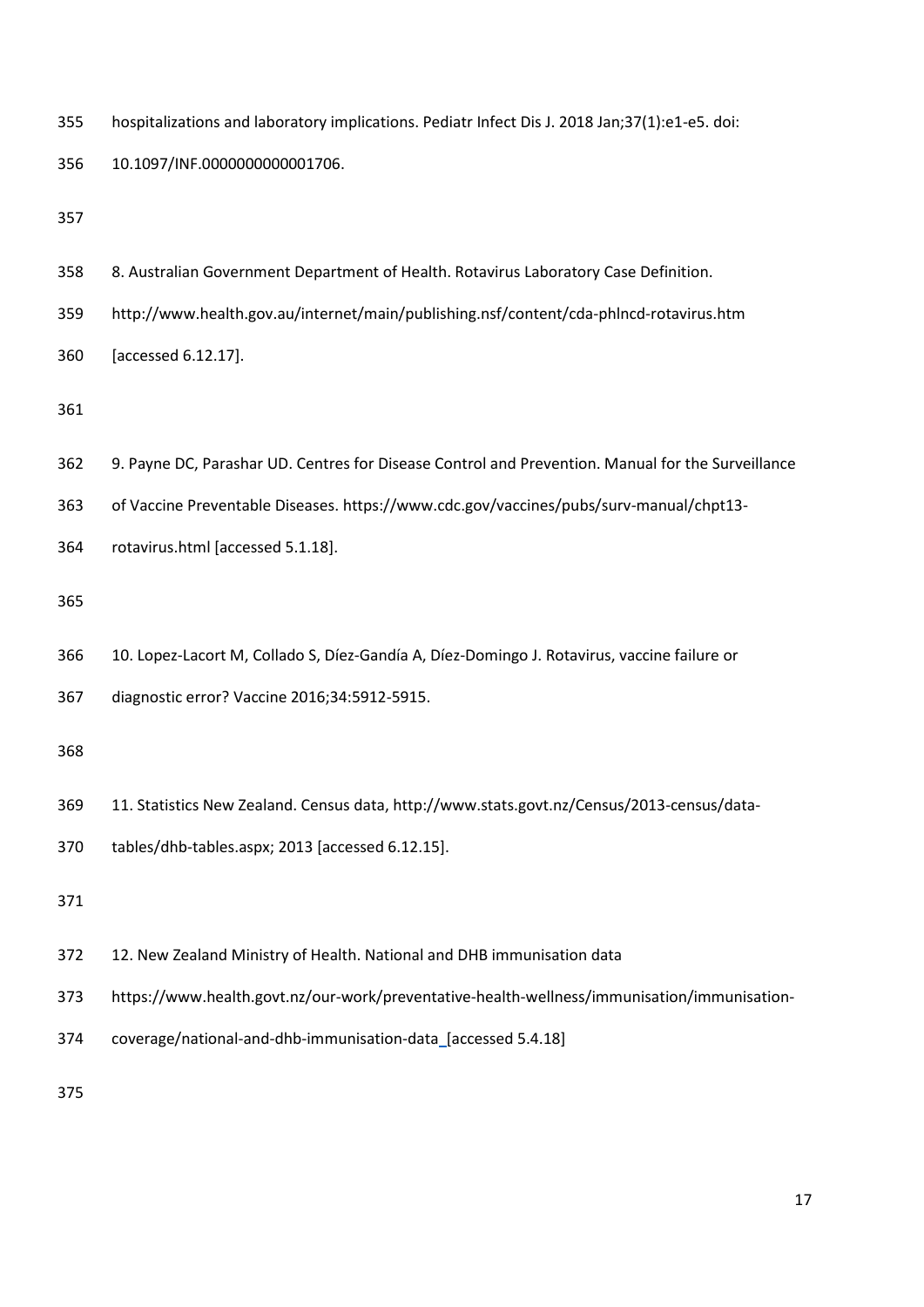|  | 376 13. Pang XL, Lee B, Boroumand N, Leblanc B, Preiksaitis JK, Yu Ip CC. Increased detection of rotavirus |  |  |  |  |  |  |  |
|--|------------------------------------------------------------------------------------------------------------|--|--|--|--|--|--|--|
|--|------------------------------------------------------------------------------------------------------------|--|--|--|--|--|--|--|

- using a real time reverse transcription-polymerase chain reaction (RT-PCR) assay in stool specimens
- from children with diarrhea. J Med Virol. 2004;72:496-501.
- 14. Banerjee I, Ramani S, Primrose B, et al. Modification of rotavirus multiplex RT-PCR for the
- detection of G12 strains based on characterization of emerging G12 rotavirus strains from South
- India. J Med Virol. 2007;79:1413-1421.

- 15. Gentsch JR, Glass RI, Woods P, et al. Identification of group A rotavirus gene 4 types by
- polymerase chain reaction. J Clin Microbiol. 1992;30:1365-1373.

 16. Iturriza-Gomara M, Kang G, Gray J. Rotavirus genotyping: keeping up with an evolving population of human rotaviruses. J Clin Virol. 2004;31:259-265.

17. Simmonds MK, Armah G, Asmah R, et al. New oligonucleotide primers for P-typing of rotavirus

strains: Strategies for typing previously untypeable strains. J Clin Virol. 2008;42:368-373.

- 18. Gouvea V, Glass RI, Woods P, et al. Polymerase chain reaction amplification and typing of
- rotavirus nucleic acid from stool specimens. J Clin Microbiol. 1990;28:276-282.

- 19. Donato CM, Ch'ng lS, Boniface KF, Crawford NW, Buttery JP, Lyon M, Bishop RF, Kirkwood CD;
- Identification of strains of RotaTeq rotavirus vaccine in infants with gastroenteritis following routine
- vaccination. *J Infect Dis* 2012; 206 (3): 377-383.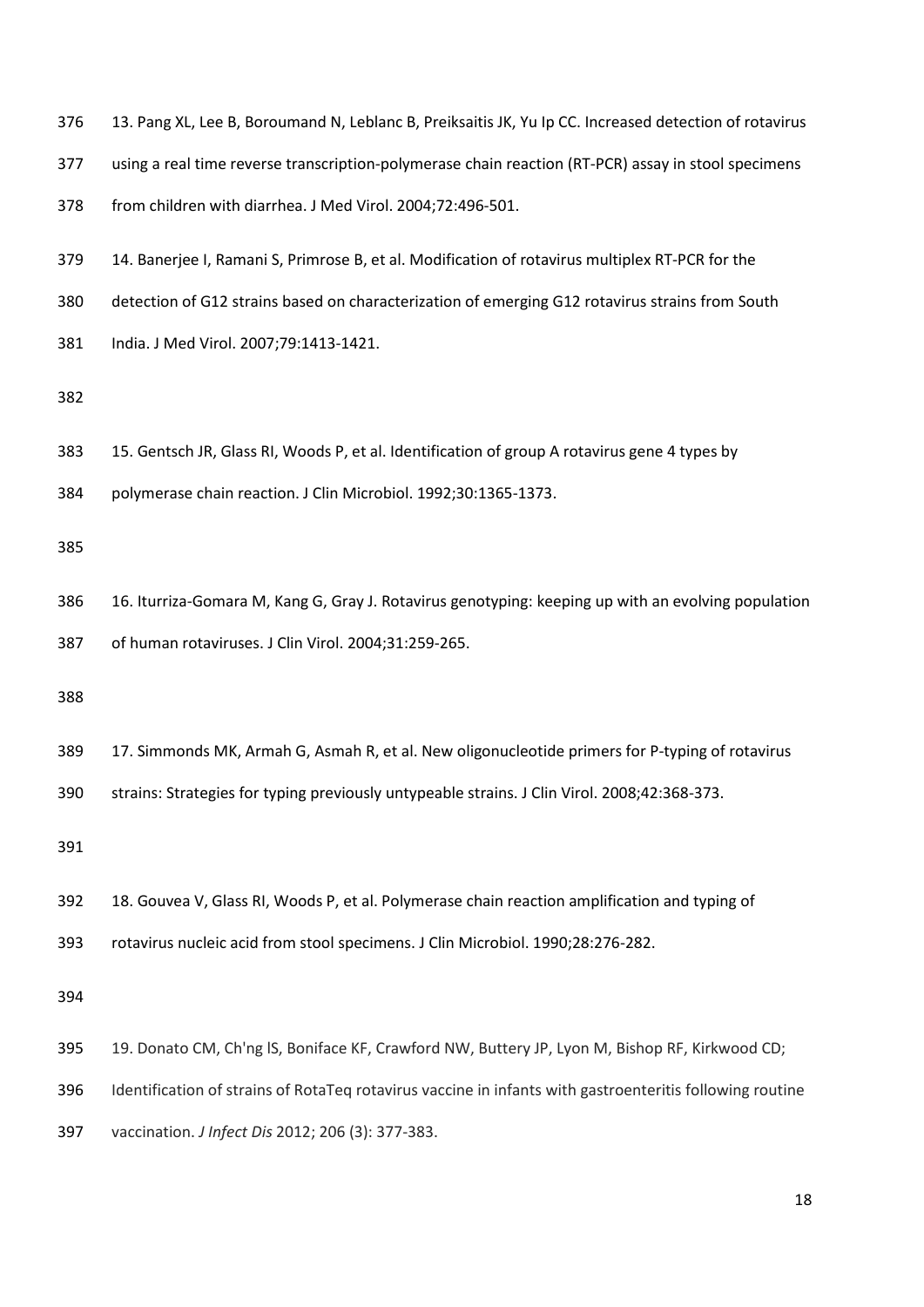| 399 | 20. Kaplon J, Fremy C, Pillet S, Mendes Martins L, Ambert-Balay K, Aho SL, et al. Diagnostic Accuracy  |
|-----|--------------------------------------------------------------------------------------------------------|
| 400 | of Seven Commercial Assays for Rapid Detection of Group A Rotavirus Antigens. J Clin Microbiol         |
| 401 | 2015;53:3670-3.                                                                                        |
| 402 |                                                                                                        |
| 403 | 21. Ye S, Lambert SB, Grimwood K, Roczo-Farkas S, Nimmo GR, Sloots TP, et al. Comparison of test       |
| 404 | specificities of commercial antigen-based assays and in-house PCR methods for detection of             |
| 405 | rotavirus in stool specimens. J Clin Microbiol 2015;53:295-7.                                          |
| 406 |                                                                                                        |
| 407 | 22. Tate JE, Mijatovic-Rustempasic S, Tam KI, Lyde FC, Payne DC, Szilagyi P, et al. Comparison of 2    |
| 408 | assays for diagnosing rotavirus and evaluating vaccine effectiveness in children with gastroenteritis. |
| 409 | Emerg Infect Dis 2013;19:1245-52.                                                                      |
| 410 |                                                                                                        |
| 411 | 23. Aliabadi N, Tate JE, Haynes AK, Parashar UD; Centers for Disease Control and Prevention (CDC).     |
| 412 | Sustained decrease in laboratory detection of rotavirus after implementation of routine                |
| 413 | vaccination-United States, 2000-2014. MMWR Morb Mortal Wkly Rep 2015;64:337-42.                        |
| 414 |                                                                                                        |
| 415 | 24. Polage CR, Solnick JV, Cohen SH. Nosocomial diarrhea: evaluation and treatment of causes other     |
| 416 | than Clostridium difficile. Clin Infect Dis. 2012;55:982-989.                                          |
| 417 |                                                                                                        |
| 418 | 25. Guarino A, Ashkenazi S, Gendrel D, et al; European Society for Pediatric Gastroenterology,         |
| 419 | Hepatology, and Nutrition; European Society for Pediatric Infectious Diseases. European Society for    |
| 420 | Pediatric Gastroenterology, Hepatology, and Nutrition/European Society for Pediatric Infectious<br>19  |
|     |                                                                                                        |